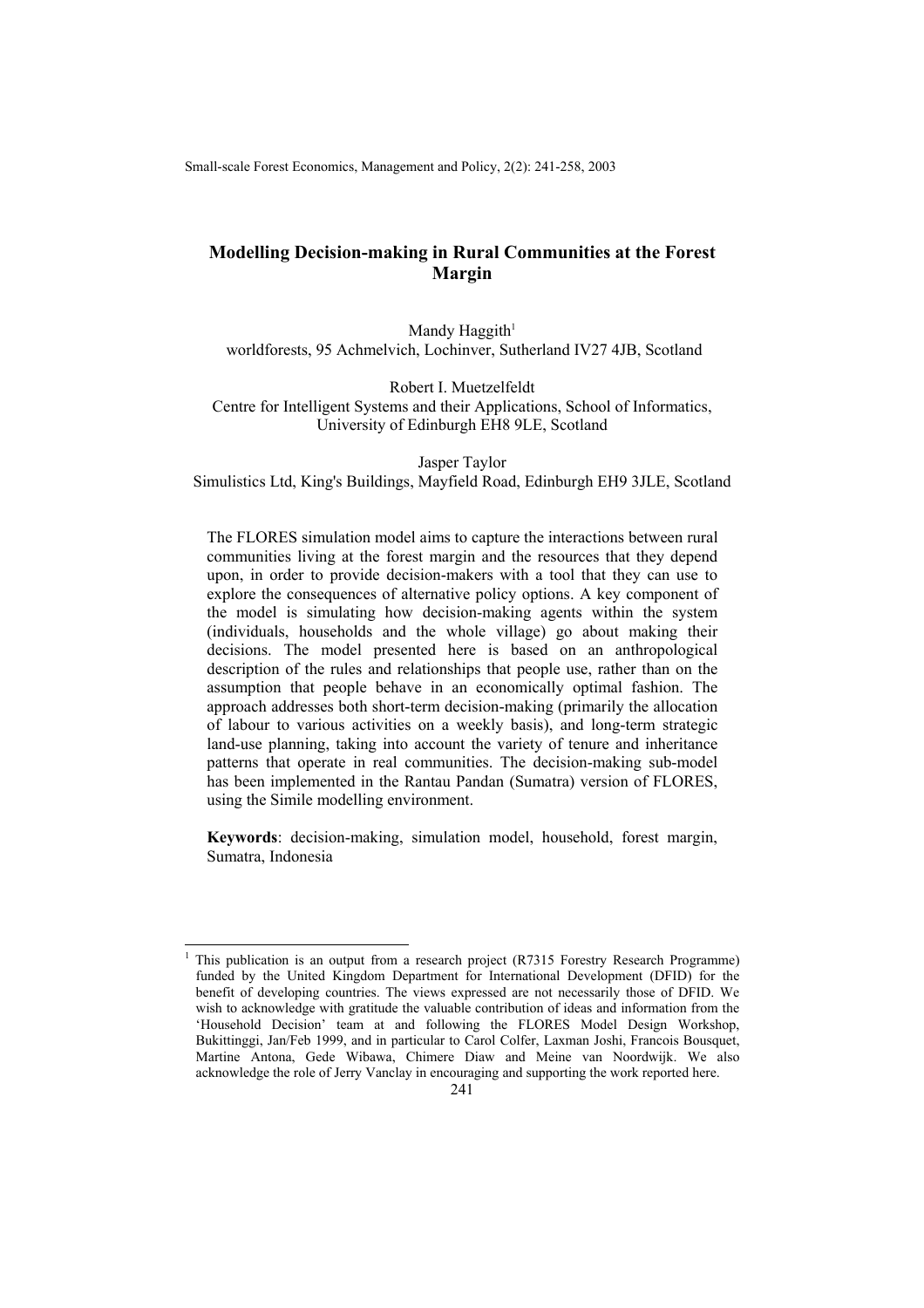#### **INTRODUCTION**

In many parts of the world, rural communities living at the forest margin face increasing hardship, and contribute to deforestation. In some regions, lifestyles that were previously sustainable are threatened by increasing population pressure, overexploitation of natural resources, and other pressures that lead to reduced yields and increased exploitation of natural forest. In other regions, people encroach on virgin forest areas, either through transmigration schemes or by following loggers into the forest, to grow crops, often on land incapable of sustaining yields.

Many policy-makers are concerned with formulating policies to address the problems associated with the conversion of forest to agriculture. Government agencies concerned with rural development, national and international agricultural research agencies, and non-governmental research organisations are all confronted with these challenges. For some, the primary concern is to formulate policies to improve rural livelihoods, by promoting more productive and more sustainable practices. For others, the main concern may be deforestation, conservation of biodiversity, to the reduction of carbon emissions. Often, both aims are served by maintaining the forest.

It is difficult to formulate effective policies. Because the systems involved are complex, with multiple interactions between biophysical and socio-economic components, the consequences of taking any particular action are not easy to predict. Tools are needed to help policy-makers anticipate the likely consequences of proposed actions. Such tools should allow evaluation of alternative policies, so that initiatives with a desirable profile of positive and negative impacts can be adopted.

Forest Land Oriented Resource Envisioning System (FLORES: Vanclay 1998, 2003) is intended to be such a tool. It aims to model the dynamics of and the interactions between the biophysical and socio-economic components of rural communities living at the forest margin and largely dependent on the land around them. The biophysical components include the land itself, crops, forests and their products, and other plant and animal species. The socio-economic components include the demographic and economic aspects of human communities.

The 'glue' that binds the biophysical and socio-economic components together is human decision-making at the local level. People make decisions about clearing, weeding, planting, fertilising and irrigating crops, all of which have obvious consequences for the biophysical components. In turn, the decisions that people make are influenced by the performance of the biophysical components (e.g. crop yields), together with their socio-economic context. A key component of FLORES, therefore, is the modelling of this decision-making process.

FLORES differs from other models of village-scale land-use systems in its finescale temporal and spatial resolution, its detailed representation of the socioeconomic sub-system, and its emphasis on a simulation approach (Vanclay 2003). Some models concentrate on the selection of individual patches of land on an annual time base. For example, Wilkie and Finn (1988) modelled *shamba* (forest clearing) selection in swidden agriculture in Zaire, while Thornton and Jones (1995) modelled agricultural land-use patterns resulting from farmers' choice of crops. A number of authors have adopted an optimisation approach, using a mathematical programming approach either for the whole system, or for the farmer's decision-making component. For example, Fawcett *et al*. (1997) used a multi-objective optimisation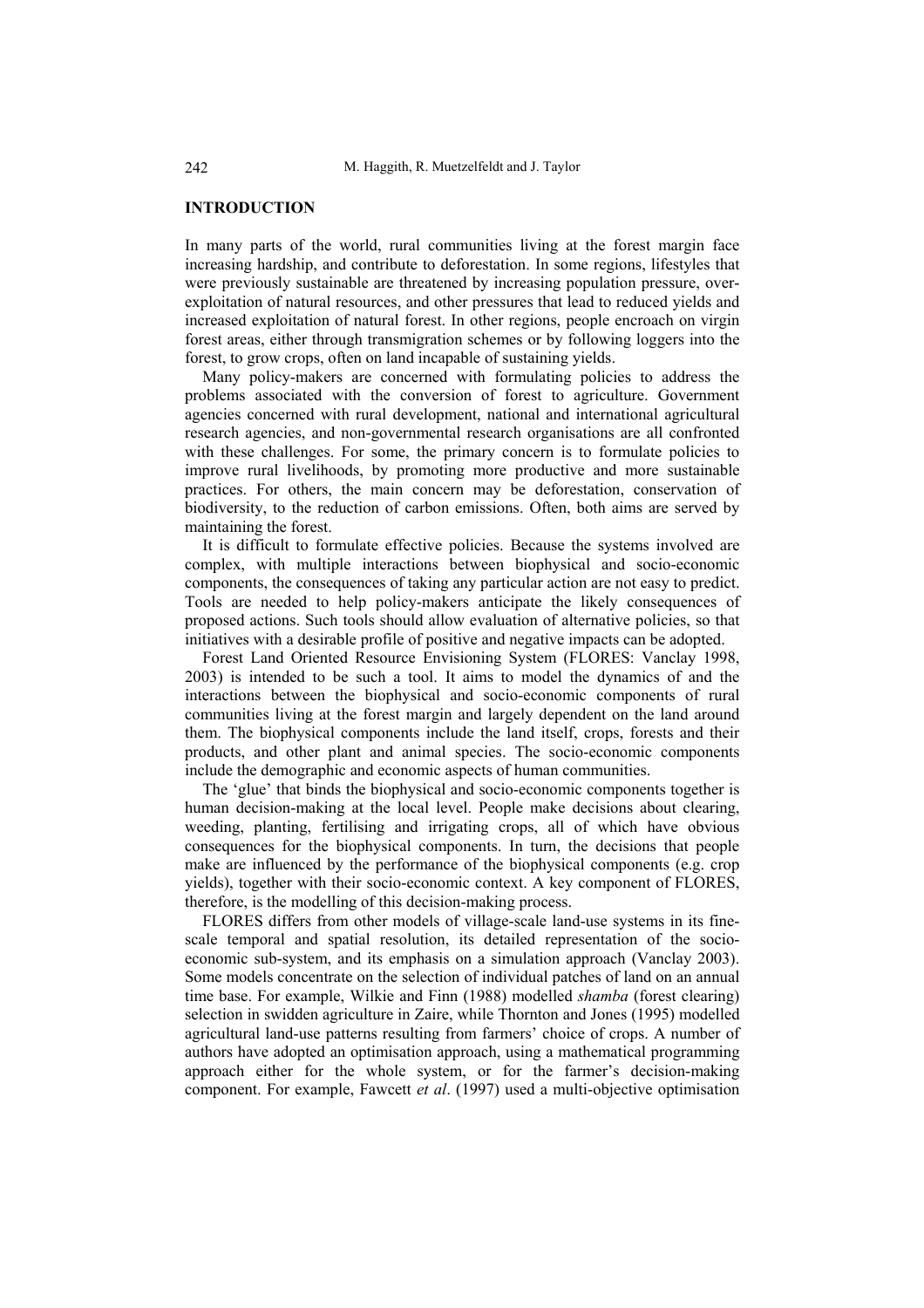approach to explore agro-forestry options for Ghana, while Vosti *et al*. (1999) reported on a model which combines an economic optimisation model of farmer's behaviour with simulation of crop dynamics. A third approach deals with farmers as decision-making agents, using Multi-Agent Systems (MAS) as the basis for simulating the behaviour of and interactions between farmers (e.g. Antona *et al*. 1998, Rouchier and Bousquet 1998).

This paper examines the approach adopted in the Rantau Pandan version of FLORES to model human decision-making in rural communities at the forest margin. It provides an overview of FLORES, summarises key concepts, canvasses the modelling of both long-term (strategic) and short-term (week-by-week) decisionmaking, and sets out the approach to include key aspects such as land tenure, inheritance, negotiations over the acquisition and disposal of land, and long-term planning. Finally, the implementation of the decision-making model is described, and its future development is discussed.

# **FLORES MODELLING OF RURAL COMMUNITIES**

# **Key Concepts**

The FLORES approach to modelling rural communities is based on the following key modelling commitments:

- The socio-economic side is modelled in terms of individual 'agents'. Typically, these correspond to households, although the approach allows for agents to be individuals within the community, and/or a body (such as the village council) that takes decisions at the level of the whole village. These agents have various fixed and dynamic attributes, corresponding to key socioeconomic parameters and variables, and are capable of making decisions about their resources.
- The biophysical side is modelled at the level of land-use 'patches', corresponding to fields or clearings in the forest (typically about 1 ha in size). The actual location of a patch and its boundaries in co-ordinate space may or may not be represented. Spatial divisions within a patch (e.g. in a spatial agroforestry system) are not explicitly represented, though the proportion of an area represented by different crop types can be.
- There are tenure relations between agents (individuals, households, villages) and patches, defined flexibly enough to represent a range of tenure systems. Thus, it is much broader than simple 'patch ownership', and can include temporary rights, rights to exploit only some products within a patch, and communal rights.
- There are flows of information between households and patches, in both directions. The information flowing from household to patch reflects the decisions made by households about the patch. Principally, this corresponds to the amount of labour allocated to various activities on the patch. The information flowing from patch to household corresponds to information about the state of the patch that the household can make use of in arriving at decisions, along with other information (such as crop yields) that feed into the household socio-economic component.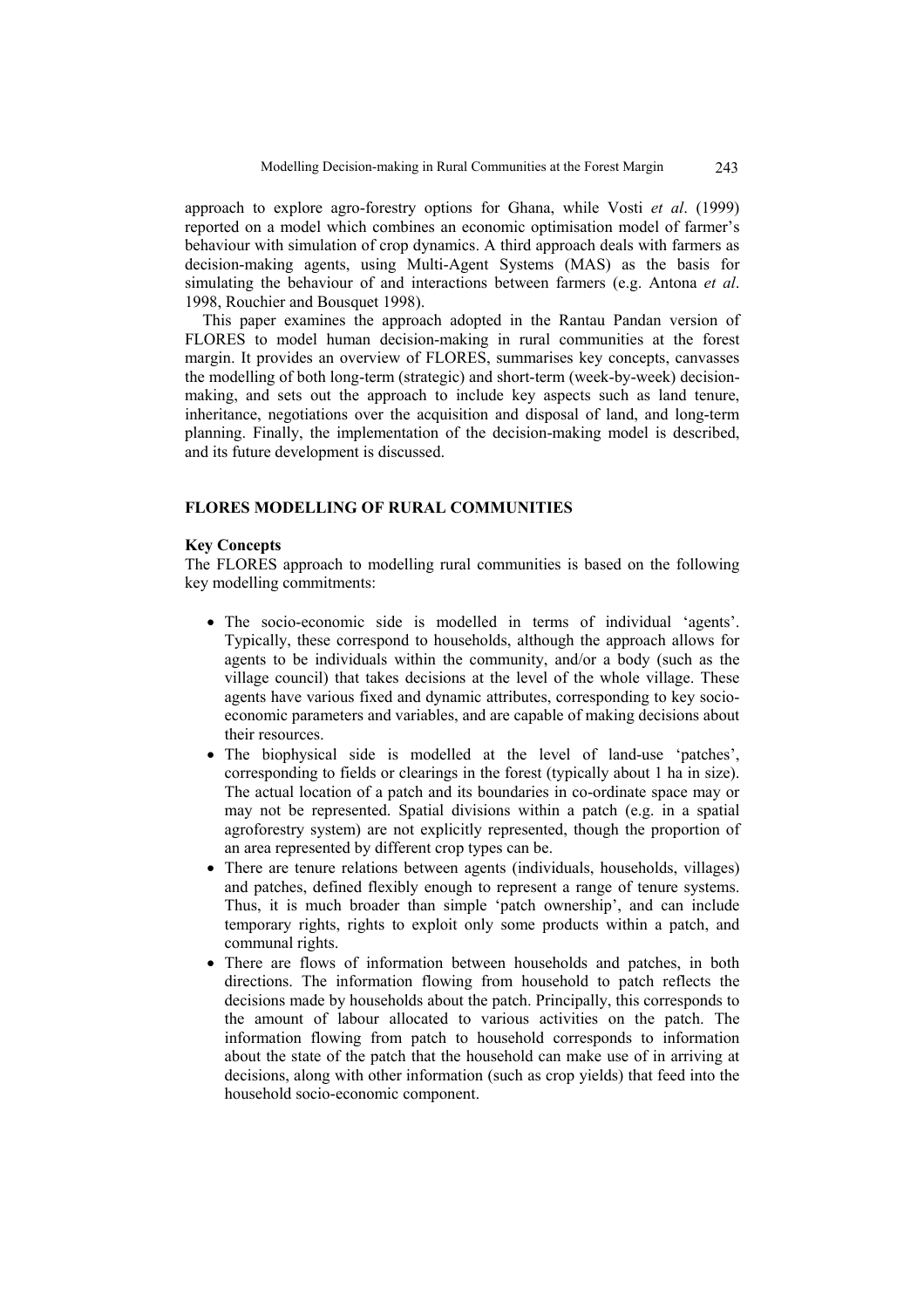• The modelling approach is numerical simulation, using a fixed time step (typically, a weekly time step). This distinguishes FLORES from other models which adopt an optimisation approach (e.g. Fawcett *et al*. 1997), and from simulation models which use a longer time step (e.g. Thornton and Jones 1995). Nevertheless, FLORES enables individual components of the system – such as decision-making by individual agents – to be modelled using an optimisation approach.

Figure 1 shows the overall architecture of the FLORES model.



**Figure 1.** Overall architecture of the FLORES model

## **Implementation of FLORES in Simile**

Simile (Muetzelfeldt and Taylor 1997, 2001) was chosen for the implementation of FLORES because the FLORES team considered that it satisfied more of the requirements than other potential approaches. First, the visual nature of this modelling environment increases the extent to which various contributors to FLORES development can participate in the process of model construction and can 'read' the model design decisions made by others. Second, its ability to handle basic system dynamics concepts (stocks and flows) makes it straightforward to implement the many standard biophysical models cast in these terms. Third, it has powerful features for representing the complex disaggregation, object-orientation and relationships required for FLORES: multiple patches, dynamically-varying numbers of households, a hierarchy of households within villages, and tenure relations between households and patches. Fourth, it can generate highly-efficient executable versions of complex models (in compiled C), essential for a model intended to deal with the interactions within and between hundreds of households and thousands of patches. Finally, all interfacing aspects can be customised (through programming in the interpreted scripting language, tcl/tk), making it possible to engineer interfaces to GIS and displays specific to the requirements of FLORES.

## **The FLORES Process**

FLORES is not just a model, but a methodology that reflects a commitment to an open, inclusive and transparent approach to the modelling of complex socio-econo-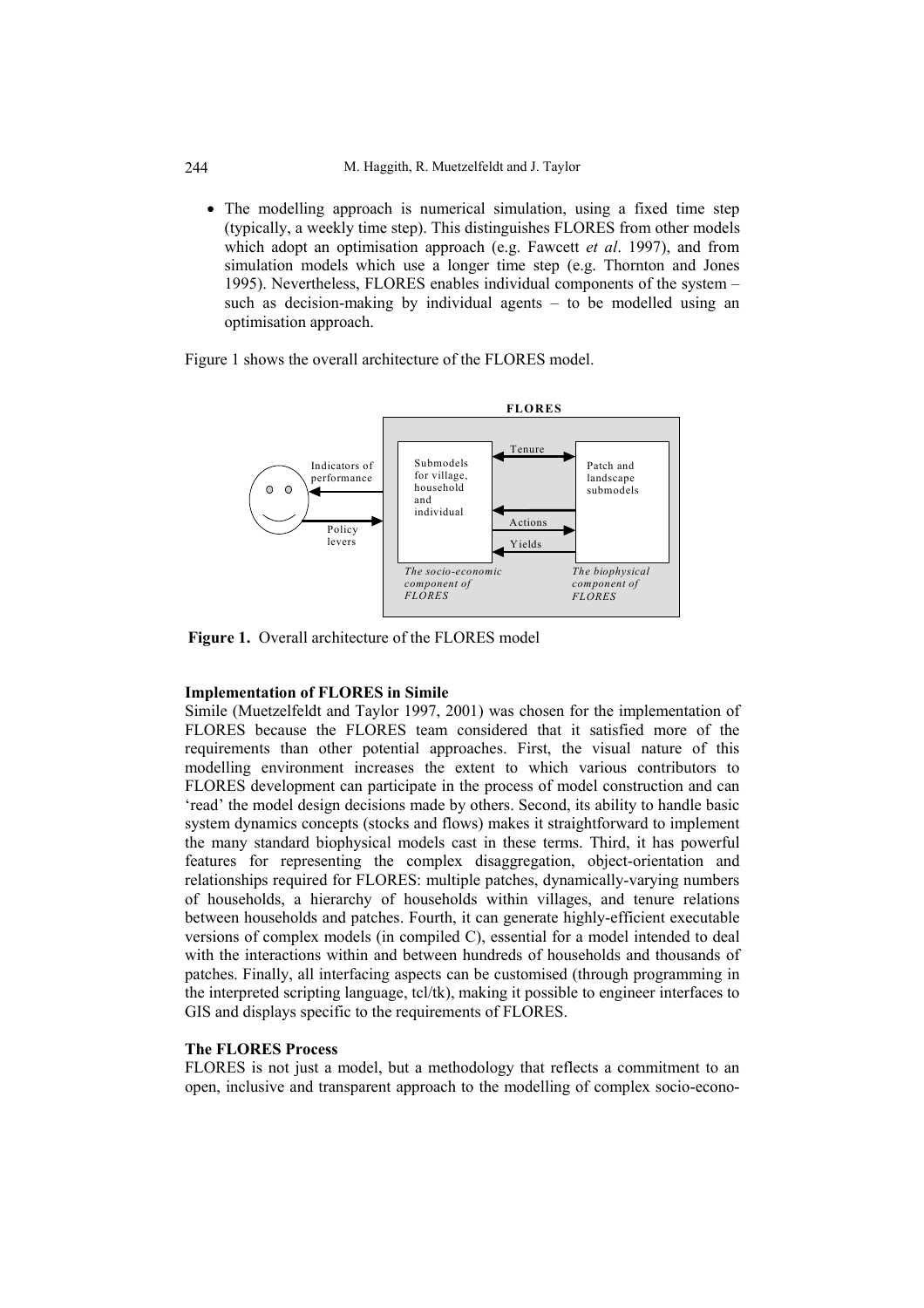biophysical systems. Vanclay (1998) set out the conceptual framework for this approach, and a prototype proved that it was feasible to use Simile for this work (Muetzelfeldt and Taylor 1998). Subsequently, a DFID-funded workshop was held in Bukittinggi, Sumatra, to design a version of FLORES for the Rantau Pandan area of Jambi province in Sumatra (Vanclay *et al*. 2003). Five teams were charged with producing working sub-models of crops, forests and household decisions. These sub-models were then combined into a single, integrated model. The workshop model was later extended to incorporate a link to a GIS, and enhance the decisionmaking model to include long-term, strategic decision-making.

#### **The Biophysical Component**

The biophysical component of FLORES was developed largely by three teams at the Bukittinggi workshop. Their work resulted in 10 sub-models, summarised in Table 1. There are two main points to note:

- 1. Some sub-models apply at the patch level, and some at the landscape level. In the former case, the sub-model can have a separate instance for each patch: e.g. crops, trees, soil water and pest dynamics are modelled separately for each patch. In contrast, biodiversity and vertebrates are modelled at the landscape level.
- 2. Some sub-models have multiple instances to represent more than one type of NTFP, crop or pest, with the differences types accommodated by different parameter values.

In most cases, the dynamics of the modelled component is represented in system dynamics terms. Thus, an animal population may be represented with a compartment for the number of animals, with flows for reproduction and mortality. Crop growth is represented by a number of interlinked compartments for crop biomass in various parts (e.g. root, stem and grain). In other words, an orthodox approach has been adopted for modelling the biophysical components.

# **DESIGN OF THE DECISION-MAKING COMPONENT**

This section focuses on the design of the decision-making component in the FLORES model, while the following section examines how the design was implemented in the Simile modelling package. This section is based on an analysis more fully reported in Haggith (1999).

#### **Key Assumptions**

Some key assumptions are needed before the task of designing a human decisionmaking model can commence. These extend the key commitments that apply to FLORES itself.

• Decision-making can be modelled using a set of rules and relationships, rather than through an assumption that humans behave optimally.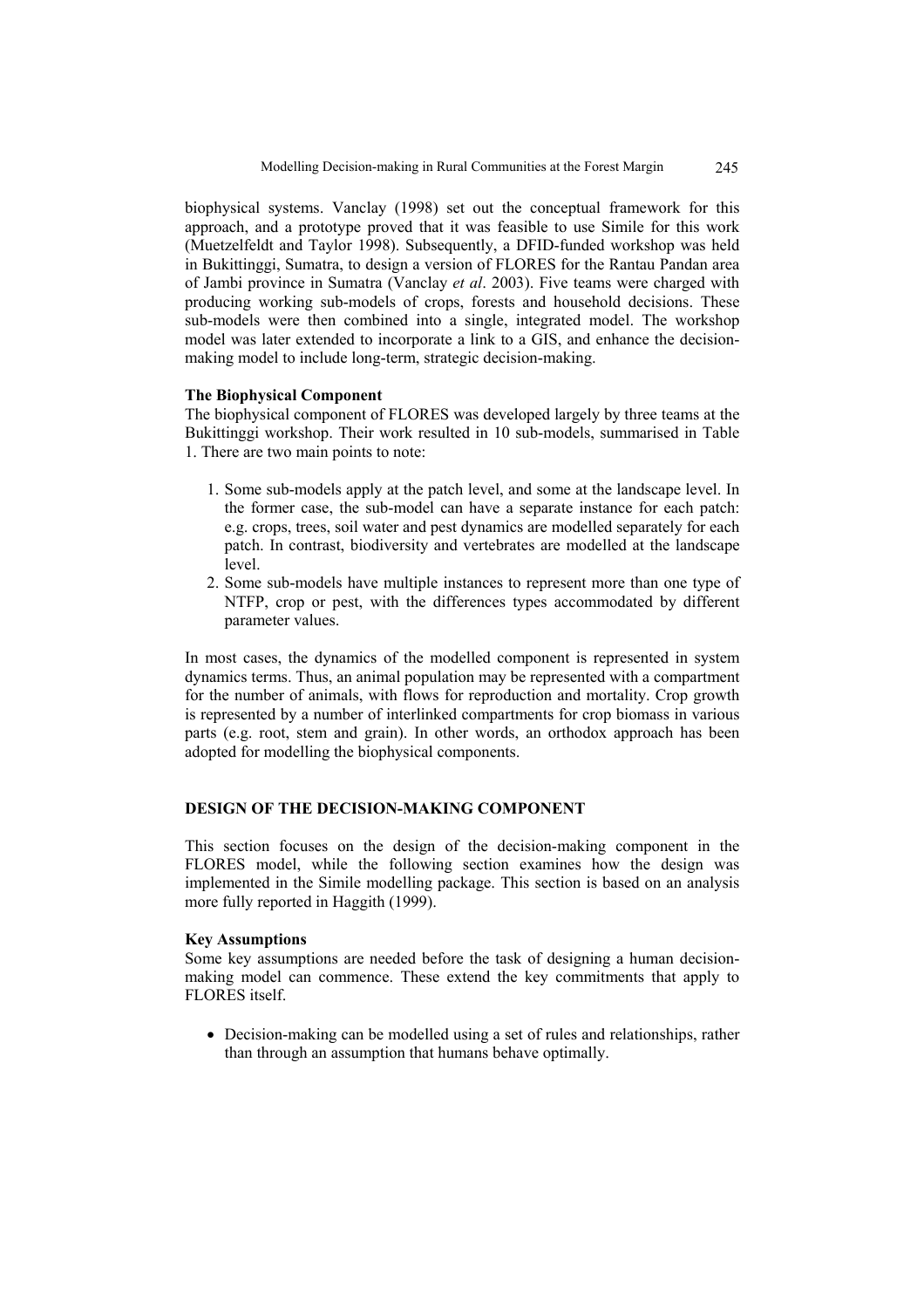- Decision-making involves a perception-response loop: perception of the current state of the system (both socio-economic and biophysical); and an associated response (e.g. as labour allocation to various activities).
- Decision-making about land use involves three types of 'agent', i.e. village, household and individual.

| Sub-model            | Team   | Level | Description                                                                                                                                                                                                                                  |
|----------------------|--------|-------|----------------------------------------------------------------------------------------------------------------------------------------------------------------------------------------------------------------------------------------------|
| <b>NTFP</b>          | biodiv | patch | Simulates abundance of each of several NTFPs in                                                                                                                                                                                              |
| Trees                | forest | patch | each patch using three life stages ('young',<br>'mature', 'old') for each NTFP.<br>Simulates forest dynamics in terms of tree volume<br>and tree stem density for each of two species types<br>(pioneer and shade-tolerant) on a per-hectare |
| Jungle<br>rubber     | forest | patch | basis. Also calculates top height and dead wood.<br>Models dynamics and yield of rubber trees inter-<br>planted in forest patches, as numbers of plants in<br>four life-stage categories.                                                    |
| Plantation<br>rubber | forest | patch | Simulates dynamics and yield of rubber grown as<br>a plantation tree crop, in terms of number of plants<br>in four life-stage categories                                                                                                     |
| Crop                 | crop   | patch | Models the dynamics of up to five crop-like<br>plants. Currently used for wet and dry rice, and<br>two weed species.                                                                                                                         |
| Water                | crop   | patch | Simple one-compartment for simulating soil water<br>dynamics.                                                                                                                                                                                |
| Nutrients            | crop   | patch | simulation of soil<br>Simple one-compartment<br>nutrient (N) dynamics.                                                                                                                                                                       |
| Pests                | crop   | patch | Calculates patch-level abundance of two 'external'<br>pests (pigs and monkeys, simulated in<br>the<br>animals' sub-model below); and simulates the<br>within-patch dynamics of two insect pests of<br>crops.                                 |
| Animals              | biodiv | area  | Simulates dynamics of six vertebrate species, four<br>of biodiversity interest plus two pests (above), on<br>a total-area rather than patch-level basis, since<br>these are mobile species.                                                  |
| Biodiversity         | biodiv | area  | Calculates an index of biodiversity by aggregating<br>patch-level information on species abundance and<br>forest state.                                                                                                                      |

**Table 1**. Biophysical sub-models in FLORES

Notes: 1) Team' refers to the team of experts used to develop the sub-model at the Bukittinggi workshop. *biodiv*: biodiversity, NTFPs and animals team; *forest*: trees and forest team; *crop*: crops, soils and pests team.

2) 'Level' indicates whether the sub-model has a separate instance for each patch, or has a single instance relating to the whole of the modelled area.

3) The term 'simulate' is used to signal the fact that the sub-model is modelled in System Dynamics terms, i.e. with compartments (state variables) and flows. The term 'calculate' is used to signal the fact that the sub-model contains only equations and has no state variables.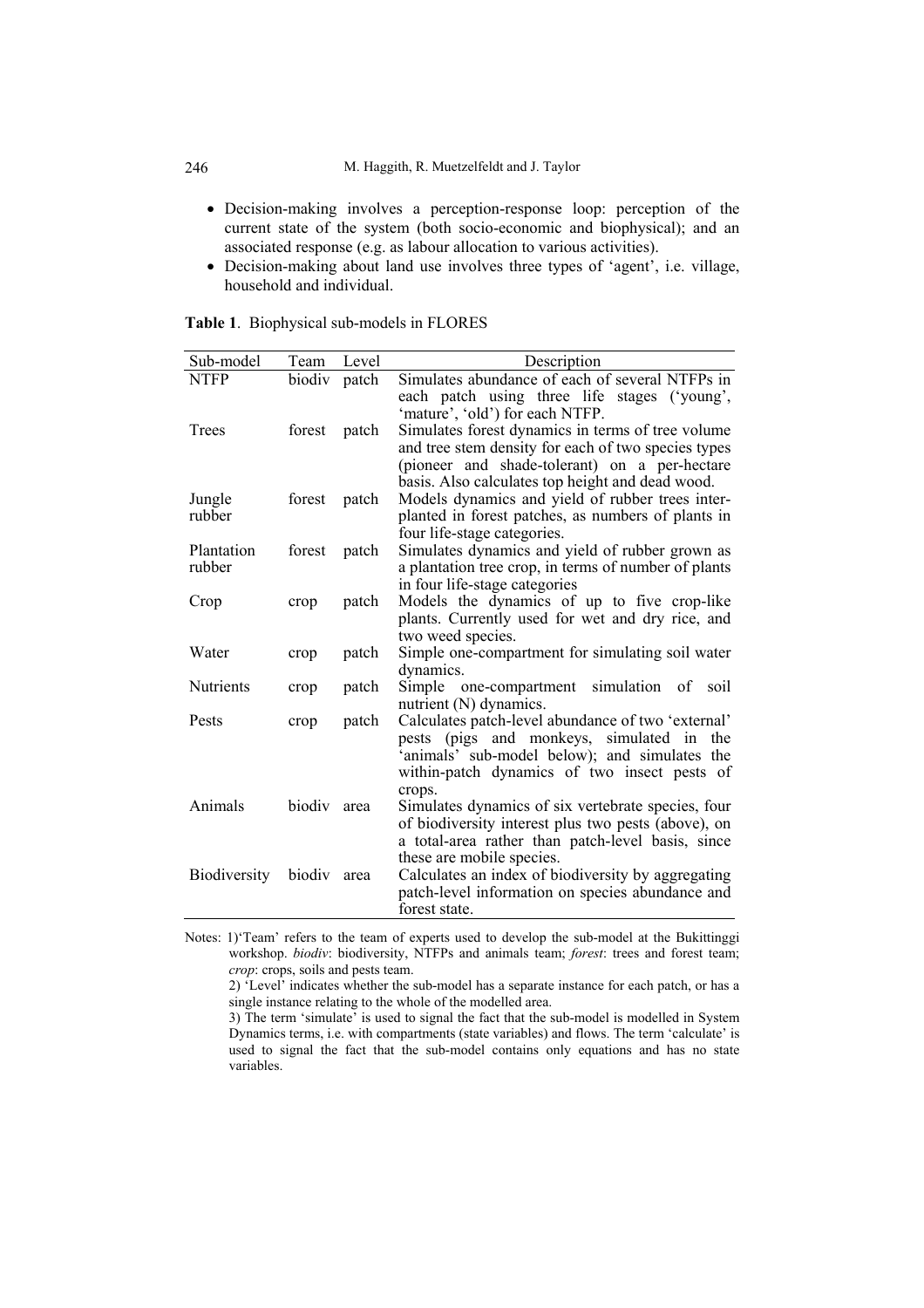- Land tenure, a key FLORES commitment, involves more than simple 'ownership'. It can operate at all three levels (village, household, individual), and can change dynamically (e.g. through inheritance or purchase).
- Decision-making has both short-term (weekly) aspects and longer-term (strategic) aspects. Short-term decision-making is at the household level, and is primarily concerned with labour-allocation to various activities, most of which relate to land units over which the household has some tenure right. Strategic decision-making is concerned with making choices at infrequent (yearly) intervals which set the scene for short-term decision-making.

## **Strategic Decision-Making**

A specification for the basic strategic decision-making model includes employment, land-use intensification, and a wider range of strategic choices. The basic strategic decision model involves five phases:

- population and household dynamics, involving calculations relating to reproduction, marriage and death, and household formation;
- application of land tenure and inheritance rules, say on death or on the creation of a new household;
- choice of new strategic options, such as to buy or sell land, or to emigrate;
- land re-allocation; and
- land-use planning, involving decisions about change in land use (e.g. clearing) and preparation of the annual work-plan.

#### *Phase 1*: *Population and household dynamics*

Decisions about child-bearing could be influenced by a number of factors including family and village circumstances, and government family planning policies. Currently, in the absence of detailed information, it is assumed that the 'decision' to have a child is in fact random, for women of child-bearing age.

Mortality is modelled stochastically, and is currently a function only of age, though there is scope for including other factors such as poverty.

Simulating marriage involves selection of criteria of suitability for the wife, or husband, or both; these differ between cultures. The model enables various criteria to be specified, then chooses at random if there is more than one suitable partner. For the Rantau Pandan context, the conditions are that both male and female must be aged 15-25, unmarried, and be 'friends' (where friendship is defined in terms of friendship between their parents).

A new household is formed when a married couple satisfy specific criteria, which vary between societies, normally in terms of number of children and land endowment. For the Rantau Pandan model, a new household is formed immediately on marriage. A household disbands when it is reduced to one person.

#### *Phase 2*: *Land tenure and inheritance*

Land tenure is fundamental to land use (Meek 1957, Fortmann and Bruce 1988, Colchester and Lohmann 1993, Alcorn 1996, Diaw 1998), and there are many forms of tenure relationship. To reflect this, and to permit the exploration of the role of tenure in more depth, an expressive notation for tenure information has been developed. It is capable of handling quite sophisticated relationships.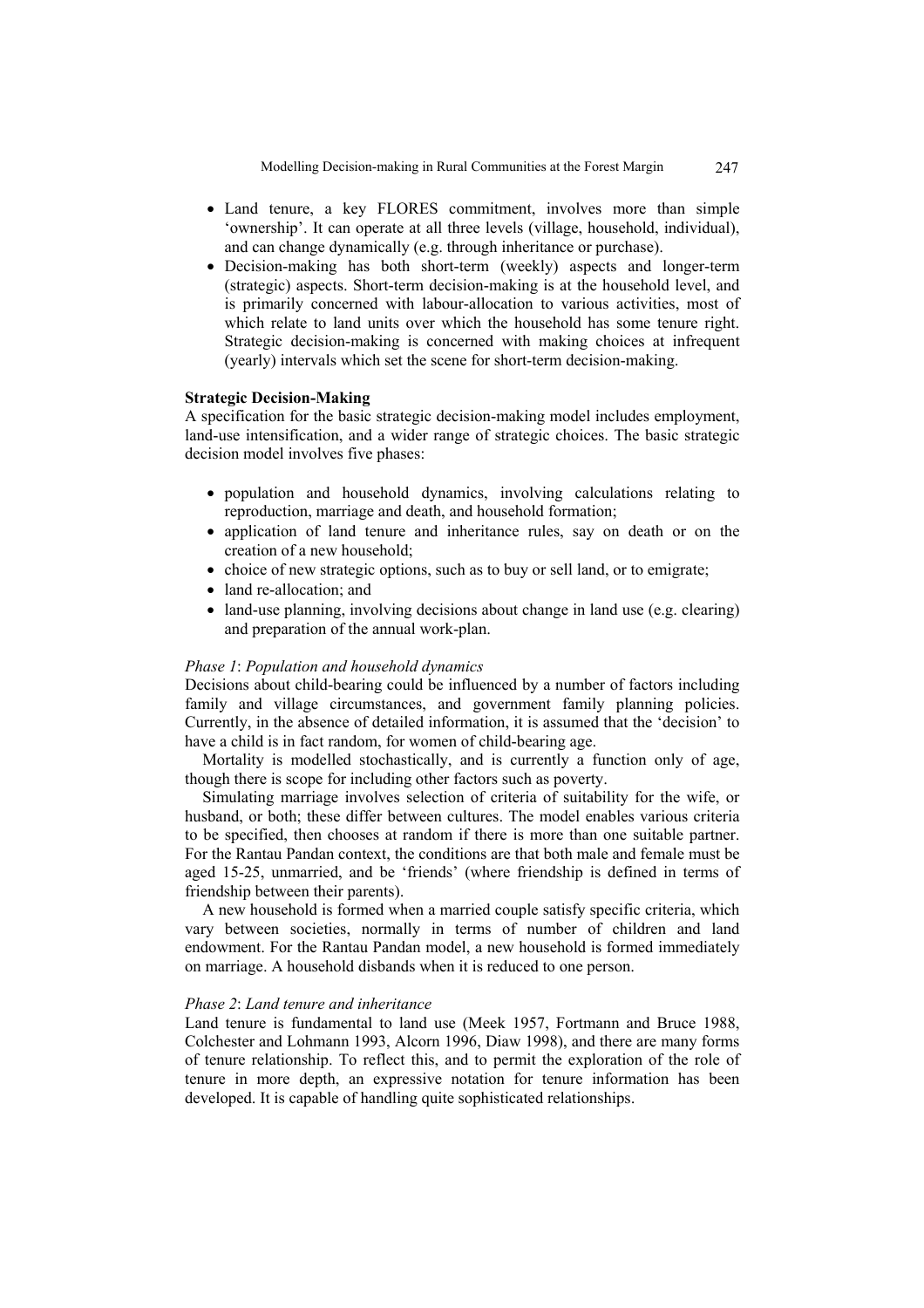A key concept is the tenure register. This is a (notional) register of all the tenure relationships within a village, and consists of a number of records. The following information is recorded:

- the holder, grantor and location of the tenure right;
- whether it is permanent or temporary, when it starts, and its seasonality;
- its security (*de jure* or *de facto*) and transferability; and
- the resource to which it applies and any limit on labour that can be used.

These details can for example, represent the fact that Village 3 has granted to individual 106 a permanent, transferable, *de jure* right to undertake any activity in, and to take any resource from, patch 66 during weeks 40 to 50.

However, a record can also be a general rule, which will apply to all instances of a particular category. This is far more parsimonious than having every record separately, and also ensures a closer correspondence between information coming from local people and the way it is represented. An example specific to the Rantau Pandan situation captures the custom that pigs may be hunted at any time of year with no limit but not from forest plots considered to be sacred.

Tenure (H, V, P, permanent, , 1...52, defacto, pigs, hunting, , nontransferable) **if** household\_in\_village(H, V) **and** not sacred(P).

where H, V and P stand for some household, some village, and some patch of land, respectively.

Tenure is annulled or transferred when population or household membership changes, or through decisions to buy or sell land, according to a culturally-specific set of rules. For example:

- on death of an individual, heritable tenure rights are transferred, while temporary or non-transferable rights are annulled;
- a new household gains usufruct rights to village commons;
- household rights are lost when a household disbands or emigrates; and
- time-limited tenure rights are checked annually.

Inheritance of tenure rights involves two stages: finding heirs; and distributing the rights across the heirs. Inheritance rules are culture-specific, involving factors such as gender, the number of kin that can inherit, and what to do if someone dies without heirs. In Rantau Pandan, inheritance is gender-aligned (same-sex inheritance), all kin at a given level can inherit, and the village acquires tenure rights of a person dying without heirs. Tenure rights are distributed across heirs by a simple algorithm, sharing out rights uniformly across heirs.

#### *Phase 3*: *Choosing strategic options*

Simulating a strategy involves four stages:

- 1. identification of needs;
- 2. assessment of current state (resources and memory);
- 3. determining level of satisfaction with current livelihood; and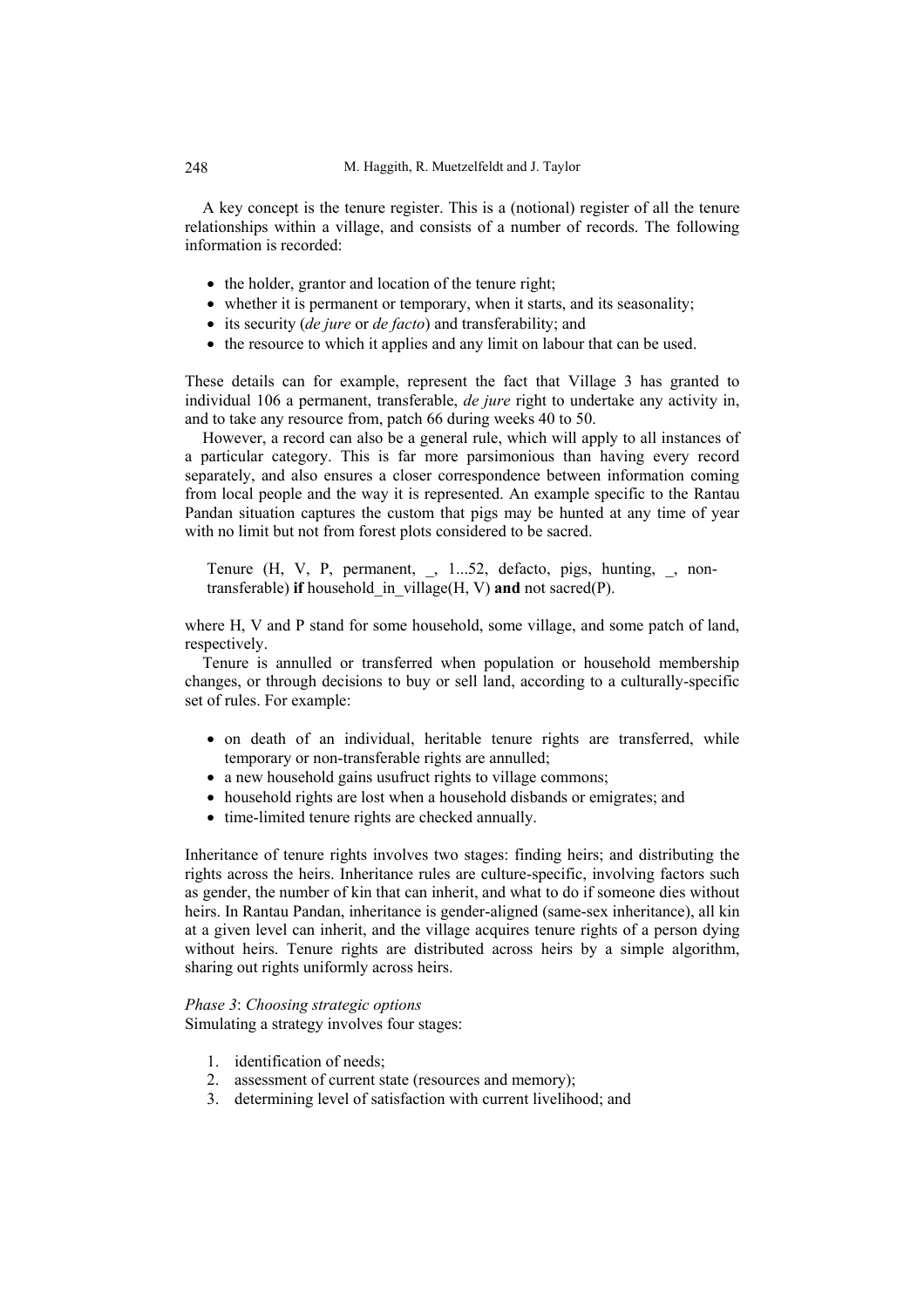4. choosing a strategy from various options.

Needs are assessed in terms of the annual subsistence requirement for an average household, expressed as an economic unit known as 'dosh' (Daily Ordinary Subsistence per Household; Haggith and Prabhu 2003). It is adjusted according to household size and composition, so that a larger household would need a greater amount of dosh, as would an average-size household with a higher proportion of adult men. This 'full belly' subsistence economics model (Angelsen 1996) can then be adjusted if it is considered that the household has aspirations greater than subsistence level.

Assessing the current state involves calculating a household's land endowment (i.e. the total area of all patches to which they have tenure rights); its labour pool (weighted for children and elderly members); and its economic reserves (expressed as 'dosh'). Economic reserves are assumed to include food stores (rice), construction materials (poles harvested from the forest) and any cash on hand. Collectively, these economic resources are known as a household's 'wealth'. In addition, the household 'remembers' its previous performance, in terms of income over the past year, including yield from its patches of land.

The household then determines whether or not it is satisfied with its current situation. Many alternative theories can be (and have been) proposed about the conditions under which a household deems that it is 'satisfied' with its current performance. It is assumed that a household is satisfied if the previous year's income plus some proportion  $(k)$  of its 'wealth' is greater than its needs. The parameter  $k$  is culturally determined, reflects a household's propensity to draw down on its reserves if needed, and can be set by users.

If a household is not 'satisfied', then it has three options, i.e. acquire land, dispose of land or migrate. The current rules, reflecting the Rantau Pandan situation, are:

- 1. a household chooses the option of *migrating* if it is landless and if its needs have not been met for the last *n* years (where *n* is a parameter set by users);
- 2. a household chooses the option of *acquiring land* if it has a household labour surplus and if it does not have an uncleared patch; and
- 3. a household chooses the option of *selling land* if it has some land and either it has a deficit of household labour, or its needs have not been met for the last *n* years.

The last two options involve the household in placing bids or offering land in the land market.

#### *Phase 4*: *Land re-allocation and the land market*

Plots of land may be offered for sale by the village or by individuals. It is recognised that communities differ in their ability to manage the land over which they have control. A key issue is the likelihood of common land being made over to individuals. Social factors are important, namely the existence of external forces, such as state granted concessions to external parties (SKEPHI and Kiddell-Monroe 1993, Miyamoto *et al*. 1999); a lack of recognition by the state of common pool resource management at the village level (particularly if coupled by a strong state recognition of land claims by individuals; Angelsen 1995); and, crucially, the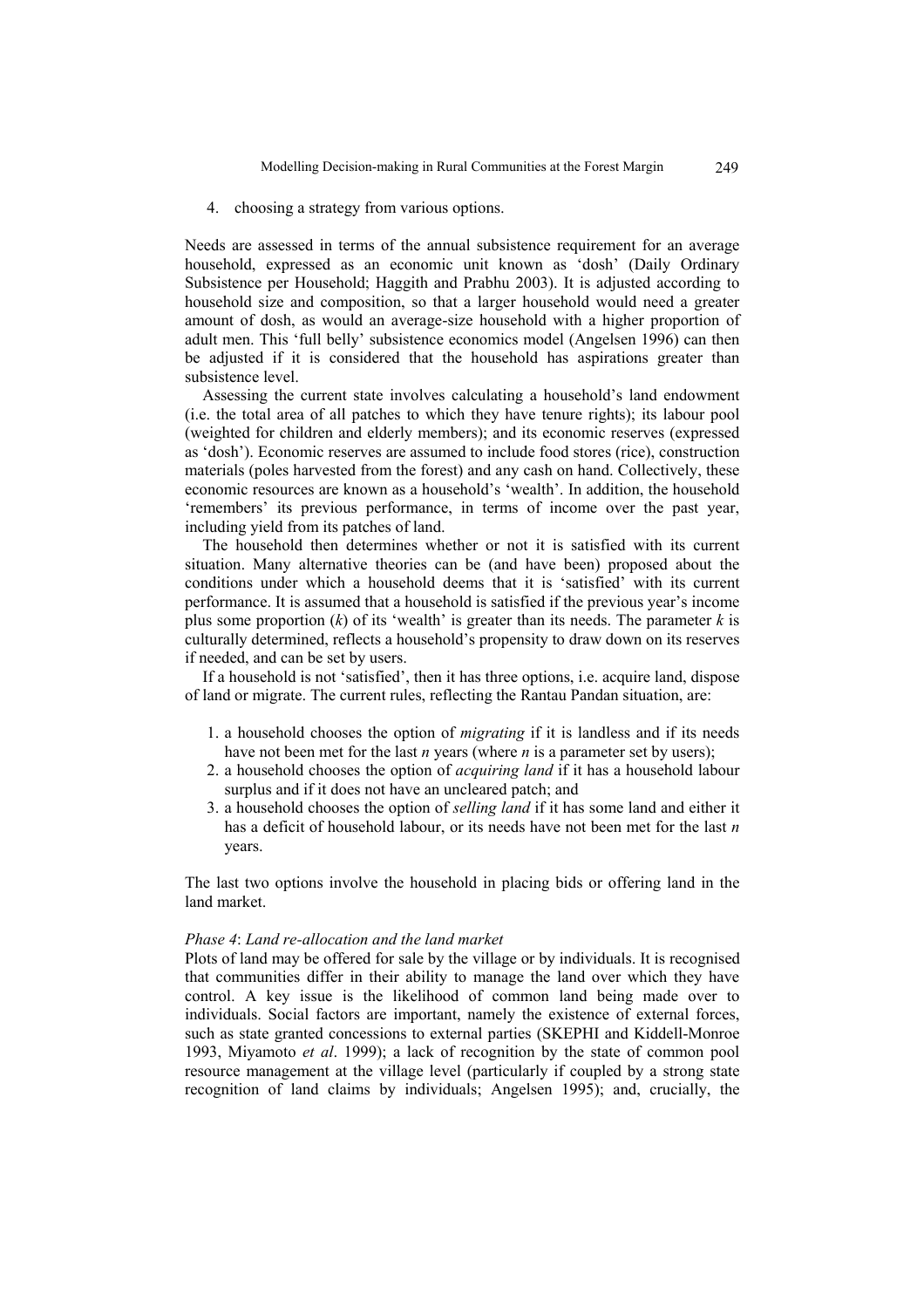strength of the village institutions and their ability to enforce their rules and protect the common land (Agrawal 1994). Weak community institutions are often reflected by an increase in spontaneous clearing or unsustainable harvesting leading to degradation of the forest resources (Agrawal and Yadama 1997).

Two parameters, set by users, are designed to enable a distinction to be made between different types of village community:

- *commons-insecurity* represents the proportion of common land to which a village has *de facto* rights only, and which is subject to take-over by an external party; and
- *strong-community* is a boolean parameter<sup>[2](#page-9-0)</sup> that can be set by users for each village. It has the value 'true' if the community enforces its rules effectively (e.g. by appointing forest guards) and 'false' otherwise. Agrawal (1994) offers empirical evidence that this is a significant factor in forest loss.

The situation when *strong-community* is false and *commons-insecurity* has a value of 1 would make the land effectively open-access, a situation likely to lead to the 'tragedy of the commons' (Hardin 1968).

The Rantau Pandan case assumes that, if there is an oil-palm plantation nearby, then *commons-insecurity* is high; and if *strong-community* is false then a village is likely to offer plots of land for sale to individuals (Miyamoto *et al*. 1999).

As seen in Phase 3, individuals may make a strategic decision to dispose of plots of land. They may also bid for land offered for sale by the village or by other individuals. A simple market mechanism is proposed, in which offers and bids are paired randomly. In effect, this is a first-come, first-served system. Any left-over plots on offer remain unsold; any remaining bids remain un-met. Currently, there is no pricing mechanism, but this is envisaged for a future extension of this model.

#### *Phase 5*: *Land-use planning*

Land-use planning is done by the household, and involves the following stages. First, the household chooses an overall land-use strategy. There are four choices for the Rantau Pandan situation (Tomich *et al*. 1998):

- 1. if a household is landless, then their strategy is 'forest dependence';
- 2. if a household has less than 3 ha of land, including an old rubber plot, then they adopt '*sisipan*' (gap-planting rubber in established forest plots);
- 3. if the household has more than 3 hectares, of which half is '*sawah*' (rice paddies), then they adopt a 'rice specialist' strategy;
- 4. otherwise, they adopt the default strategy, rotational rubber agroforestry, occasional '*ladangs*' (forest clearings), and rice growing.

Second, a 'norm table' is selected for the chosen strategy. A norm table specifies the proportion of labour allocated in each of the four labour classes (child, man, woman, senior), each of eight activities, and each of 12 months. The eight activities are clearing, perennials, cultivation of annual crops, forest work, protection, husbandry, leisure and other. The last two are non-spatial activities. The norm table approach

<span id="page-9-0"></span><sup>&</sup>lt;sup>2</sup> A boolean parameter can take only two values, usually true or false.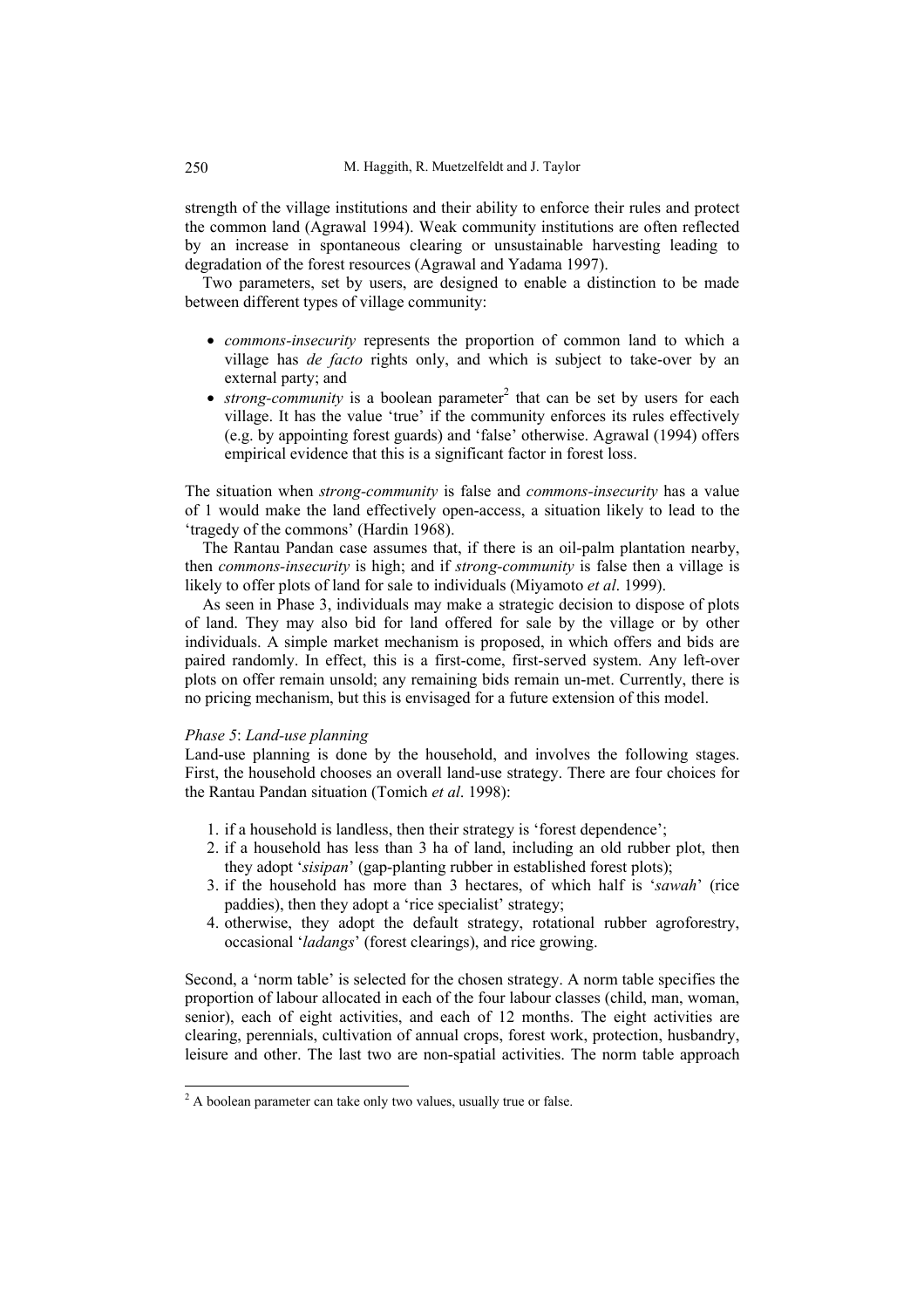draws heavily on the fact that data of this type are routinely collected during anthropological surveys. It is therefore a empirical approach to modelling labour allocation and while lacking a causal basis, is unlikely to be wildly wrong.

In some cases, an owner of forest land will decide to clear a patch during the coming year. A set of rules are used first to decide whether a patch will be cleared, and then what use should be made of it once it has been cleared. For the Rantau Pandan situation, a decision is made to clear if the patch is an old, unproductive rubber plot and the household has not chosen *sisipan*; if it is a newly-acquired commons patch; or if a household is 'not satisfied' and has surplus labour. The patch is used for *sawah* if it is next to a river, otherwise it is used for rubber.

The third stage involves choosing crops for cultivated land. Currently, this merely reflects the allocated state of each patch (*sawah*, dry-rice, vegetables, rubber). In future, a greater range of options will be introduced.

Finally, a work plan is produced, specifying how the household will organise its labour for the coming year. This is driven by the norm for the chosen land-use strategy, modified to take account of major activities due to be carried out (e.g. land clearance) and of activities that are part of the norm but are impossible for the household (e.g. cultivation activities for a family with no suitable land). To modify the norm into a plan for the year, proportions of time allocated to one activity type need to be reallocated to other types. As elsewhere in this specification, a heuristic approach is proposed. For the Rantau Pandan area, the following rules are used:

- If the household plans to clear a forest patch, then 100% of male labour, 50% of female labour and 20% of child labour are re-allocated from other activities to 'clearing' in month 5, and 50% of male labour in month 6; and
- If the household has no land of type 'rubber', then allocate 50% of time of all age groups to cultivation and 50% to forest activities.

This concludes the modelling of strategic decision-making. Each household is now in a position to enter the weekly simulation cycle.

## **Possible Extensions to the Basic Strategic Decision-Making Model**

The analysis that was undertaken to produce the original specification also specified several model extensions, which considerably broaden the range of strategic options. These include:

- *Introducing intensification of production*. Households whose level of satisfaction is low might wish to intensify production by, for example, adding inputs such as fertiliser to their crops. This requires extending the strategic options open to a household, with a rule that depends on the household economic resources ('dosh') available for spending on inputs.
- *Introducing employment*. Another strategic option for improving a household's decision is to find paid work or to hire extra labour. This extension involves extending the definition of satisfaction, reflecting the situation where a household has either surplus or insufficient labour, adding new strategic options, adding a labour market, and handling wages.
- *Introducing land leasing and refining the land market*. The model currently has no mechanism for handling the rubber share-tapping agreements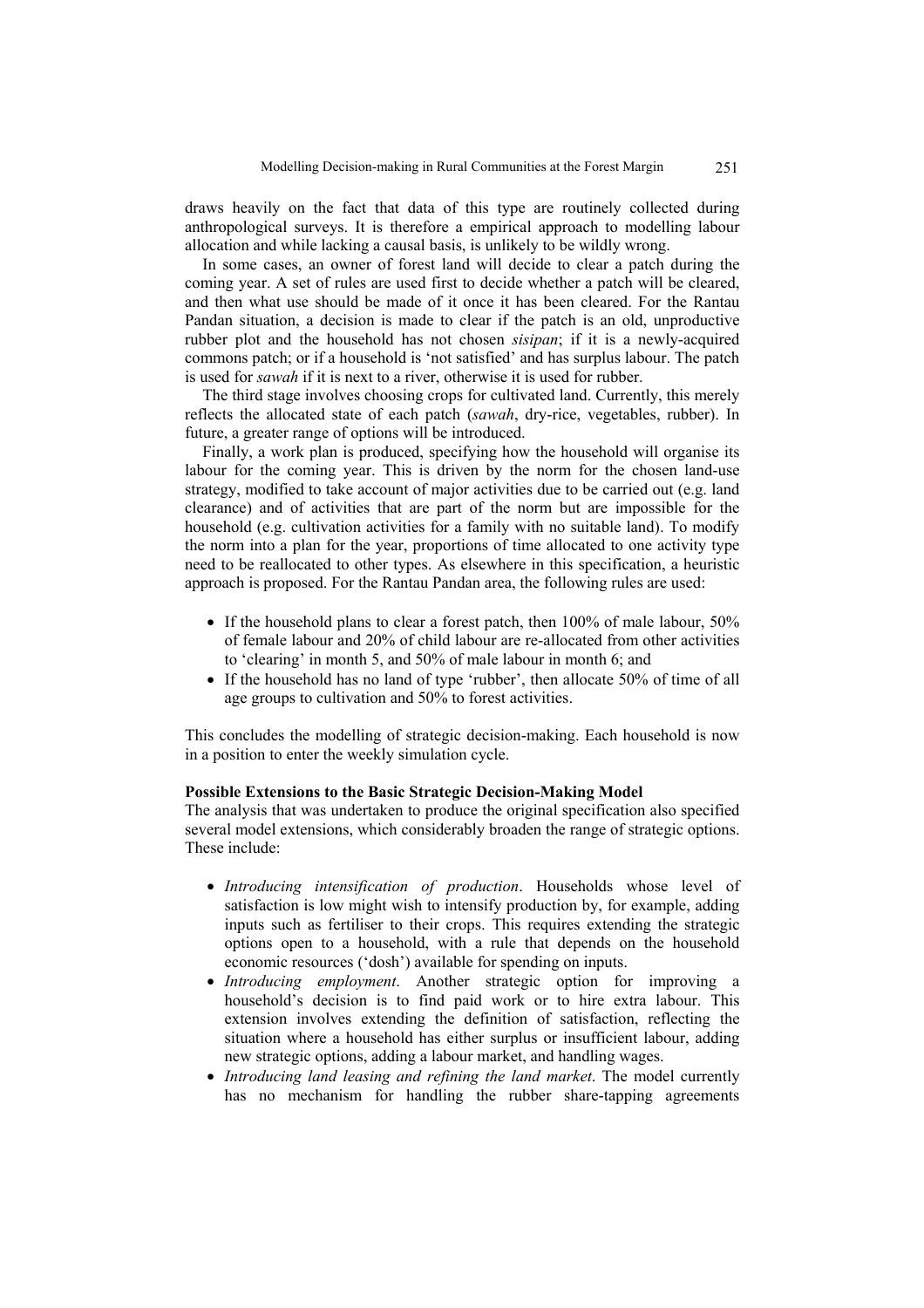prevailing in Rantau Pandan, whereby one individual negotiates the right to tap rubber on land owned by someone else, paying a share of the rubber as 'rental'. In addition, poor households can gain temporary access to common land for cultivation. Together, these rights are referred to as leasing. To handle the distinctions between leasing and buying, a number of extensions to the model are needed. Firstly, an extended rule is needed for the release by the village of common land for sale or for rent. Secondly, households need to distinguish buying and selling land from leasing-out or taking a lease in their strategic options. Thirdly, the land market needs to handle both situations. Finally, in the weekly sub-model, yields may need to be shared with other households.

## **The Weekly Cycle**

In comparison with the annual cycle, the weekly decision-making procedure is a much simpler affair. Its task is to determine how much labour is allocated to each activity on each patch (or just to each activity for the non-spatial activities) in the current week. This information is then used as an input to various parts of the biophysical part of the FLORES model. There are essentially three parts, i.e. perception, action, and handling yields.

#### *Perception of possible activities*

The determination of what activities are possible on each patch for which the agent has tenure rights is handled by a set of rules. The rules have the general form:

activity A is possible on patch P if conditions expressed in terms of attributes of patch P are true

In the norm tables, each activity type is an aggregate of several specific activities. For example, 'cultivation' is an activity type which covers the various specific seasonal activities required to grow a crop, such as sowing, weeding and harvesting, while 'forest work' is the aggregation of a range of activities which may or may not be seasonal, such as fruit collecting, logging or hunting. In contrast, the perception of what activities are possible is at the more specific level (e.g. 'sowing' as opposed to 'cultivation').

Altogether, there is a rule set of some 20 rules specially formulated for the Rantau Pandan area, in consultation with anthropologists who have worked in the area. The rules are of course expressed formally so that the computer can process them, but the following examples in English accurately reflect the types of rules used:

- *Slash-clearing* is possible on a patch if the patch is forest or rubber and week is between 16 and 24.
- *Gap-planting* of rubber is possible on a patch if the patch has rubber and its productivity is low.
- *Weeding* is possible on a patch if the patch is growing a crop and crop-stage more than 2 and weediness less than 0.5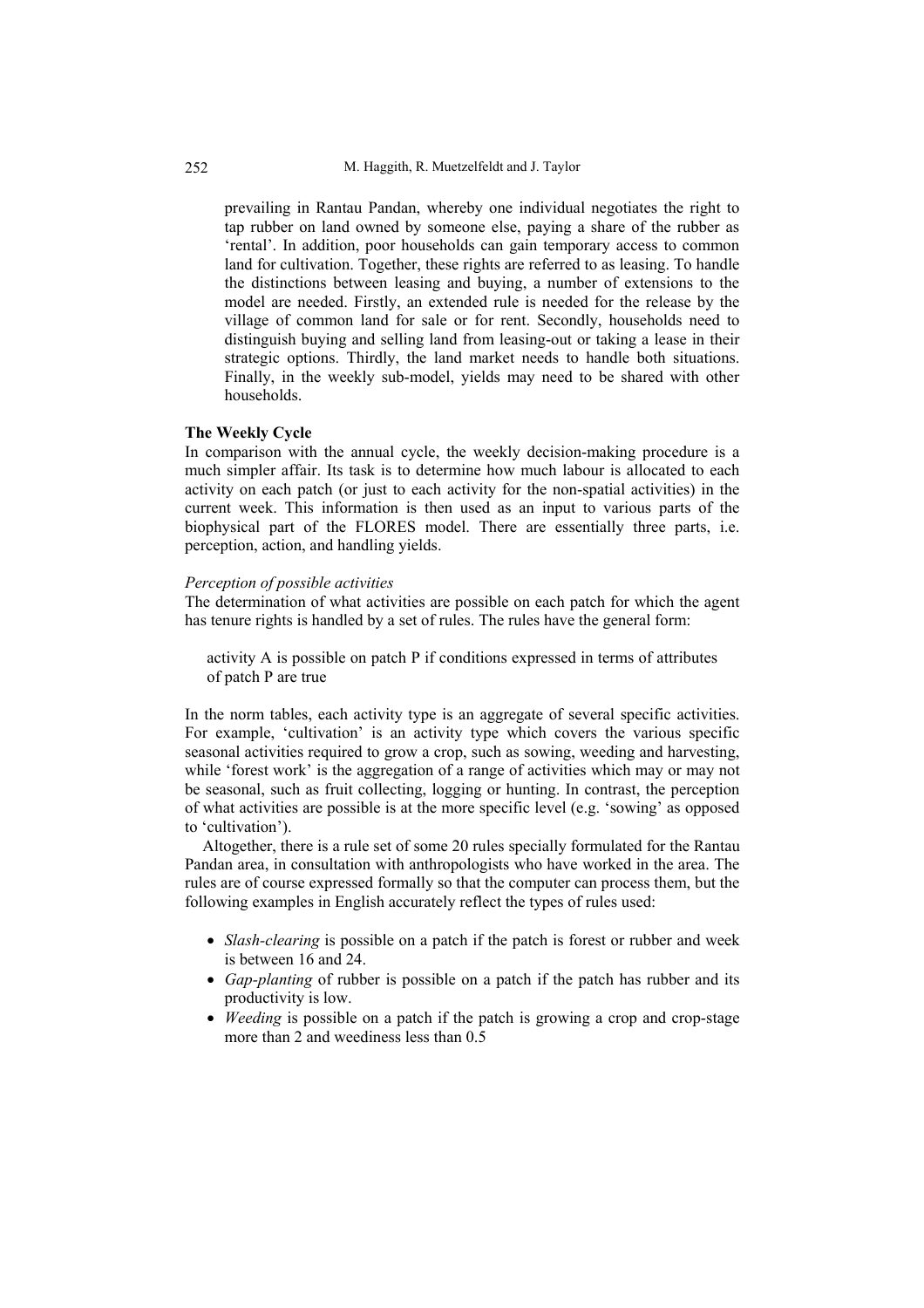#### *Action*

The time specified in the adjusted norm table for each activity is allocated across all the plots for which it is possible for that household. This is done by simply dividing the time up across the plots. There are two qualifications to this. First, an activity is not undertaken on a particular patch if it would involve less than some amount of time (set by the user). Second, an activity is not undertaken if it is perceived to be unnecessary, e.g. time will not be spent on pest protection if it is perceived that there are no pests.

#### *Handling yields*

At each time step, certain activities (e.g. harvesting, fruit collecting) may result in yields from patches. These can be accumulated in household stores, and their value is calculated in 'dosh'. These resources are used by the household at a rate determined by household composition.

## **IMPLEMENTATION OF THE DECISION MODEL**

Figure 2 shows the main sub-models for the implementation of the full decision model in Simile. The full diagram has many variables, with influence arrows between them: Simile enables one to control the level of detail shown in model diagrams, and here most of the variables and influences have been suppressed for clarity. In addition, the biophysical components of the patch model have not been shown, since the emphasis here is on the decision-making model.

The following conventions have been used. A shaded box (light or dark grey) represents an 'object' in the real world. There are objects for village, individual, household, patch of land, and tenure record. Note that the nesting of objects indicates a hierarchy in which one is contained within the other. Thus, it can be seen that a village contains individuals, households and tenure records. Individuals are not placed inside households because that makes it more difficult to handle switching of an individual from one household to another (e.g. after marriage).

Note that the boxes denoting objects have two types of border. Village and Plot have multiple borders, like a stack of cards. In Simile, this denotes that there are several (possibly many) of them, and that this number is fixed. Individual, household and tenure records have a double border. This again denotes that there are several of them, but that the number is potentially variable, as individual instances can be created and destroyed. For example, individuals can be born or die; and households can be formed or disbanded.

A white box represents a 'relationship' between objects. There are a number of relationships between one individual and another (e.g. sibling, father, friend). There are also two relationships between different types of object: the household membership relationship between an individual and a household; and a tenure acquisition relationship between a person and the tenure right that the person has acquired.

Undifferentiated boxes (such as 'Weekly Labour Allocation' and 'Possible Activities') denote sub-models whose task is solely to perform some calculations.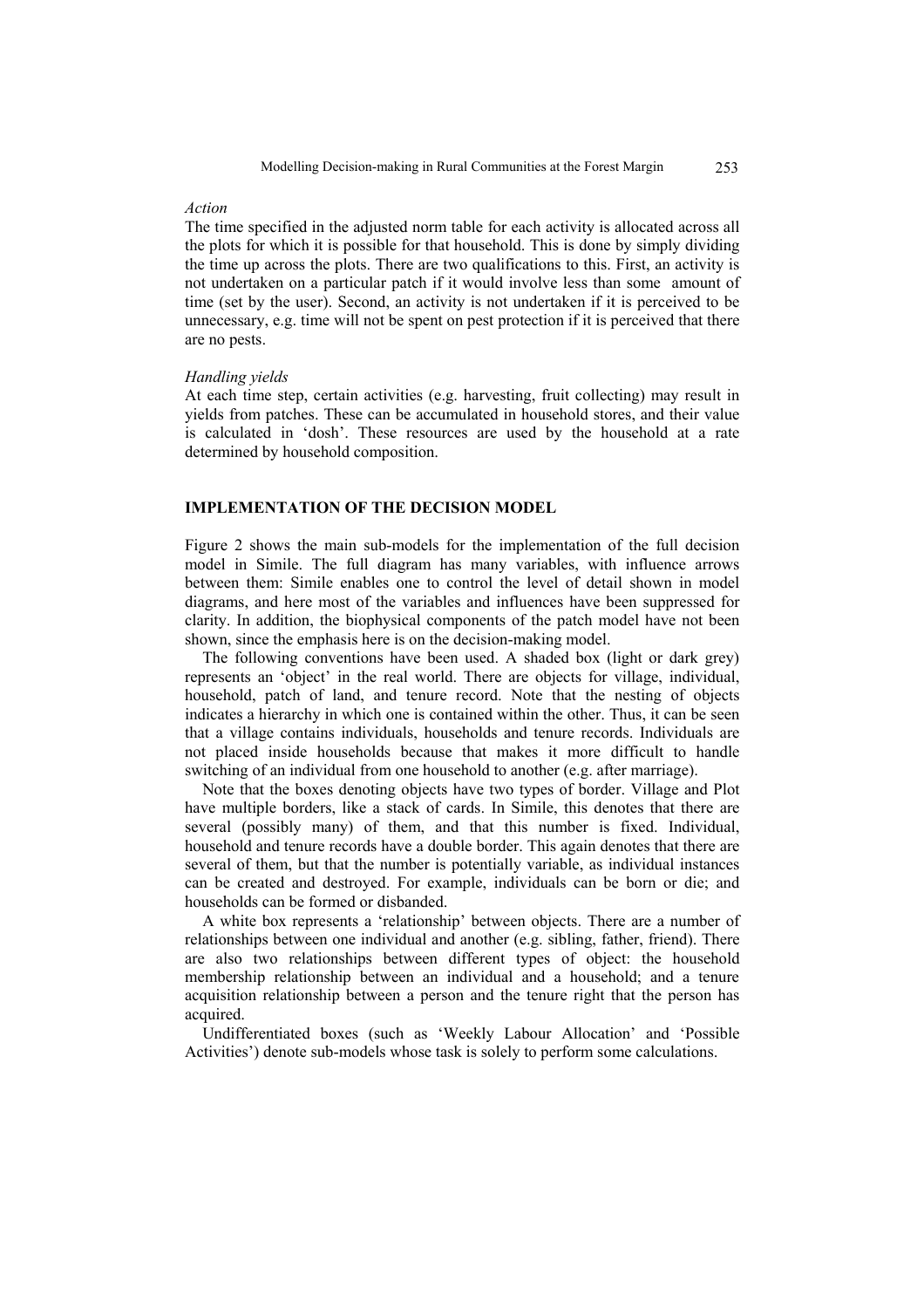

**Figure 2**. The top-level components of the decision-making model

The thin arrows going from the household labour allocation to plots, and from plot possibilities to household labour allocation, indicate the principal flows of information between the decision-making and the biophysical parts of FLORES. Although there are of course many items of information flowing in both directions, Simile enables multiple values to be packaged up as a single complex data structure, and transferred from one part of the model to another. Here, labour allocation is in effect a three-dimensional structure (household, activity, plot), while the set of possible activities has two dimensions (plot and activity).

Two sub-models contain an alarm-clock symbol<sup>[3](#page-13-0)</sup>. By default in Simile, all calculations are undertaken every time step, as specified in the 'Run Control' window (for FLORES, this is weekly). The alarm-clock symbol enables the modeller to specify when calculations should be performed for the sub-model and those that it contains. Here, the alarm-clocks are set to execute the individual-level and household-level strategic decision-making calculations once per year, while household labour allocation and plot dynamics occur on a weekly basis.

<span id="page-13-0"></span><sup>&</sup>lt;sup>3</sup> This symbol is a relic of former versions, and no longer appears in Simile 2.0 or later, represents another construct being used to allow sub-models to operate on different time-steps.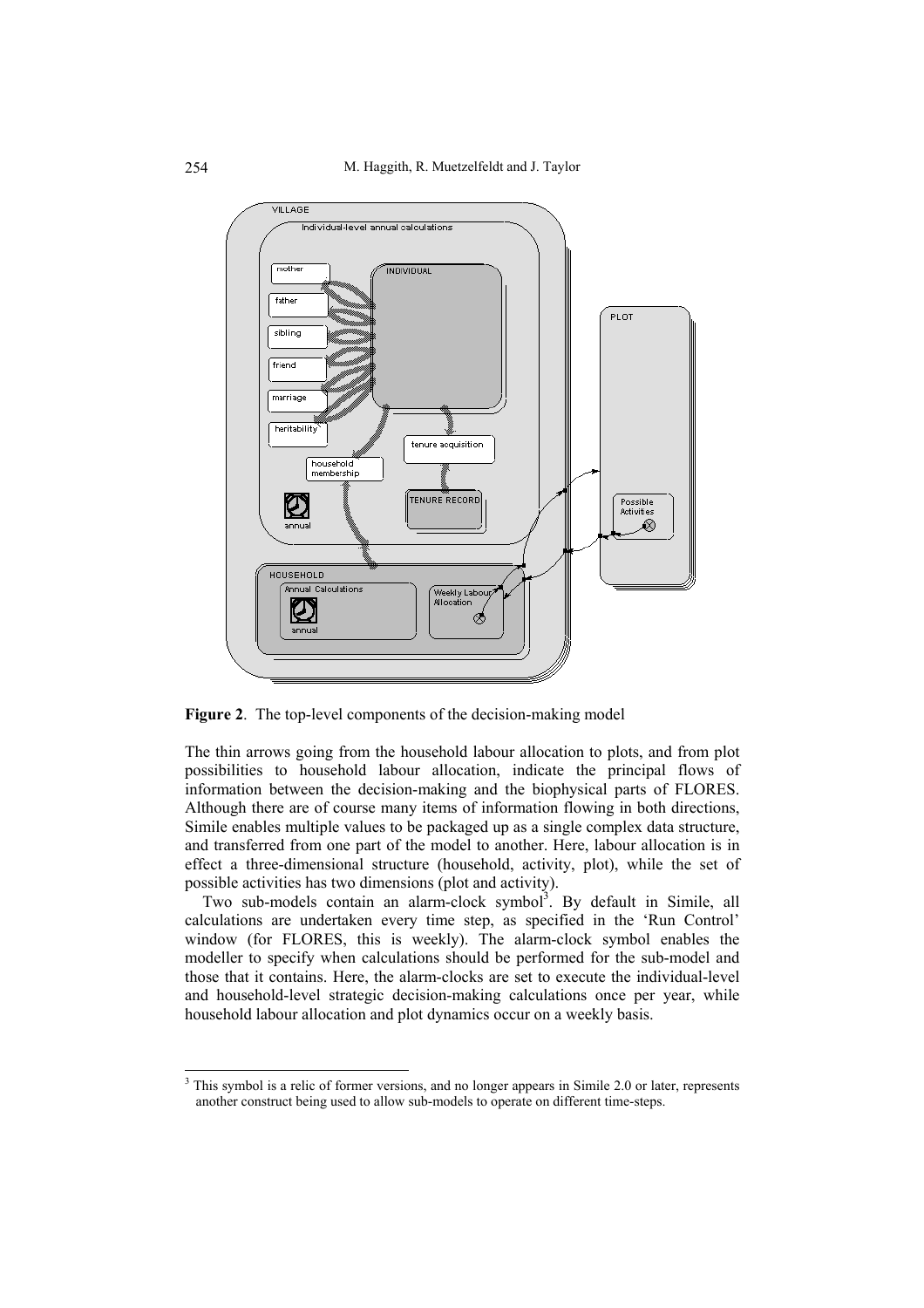This implementation closely follows the semi-formal specification given in the previous section. Every year, new individuals are created when married women of child-bearing age give birth, and die with a probability that is a function of age. Marriage involves pairing up eligible individuals of opposite sex with the age 15-25 who are 'friends' (defined as having parents who are friends). Heritability is calculated by following parent relationships up and down through successive generations, and used to allocate tenure rights on death. A married couple leave their previous households and forms a new one; a household disbands when it has only one individual left. The land market involves plots of land being offered for sale, and purchased by those wishing to buy. Households make strategic plans, which modify the norm table for labour allocation. Every week, the norm table is compared to the set of activities that are possible on each patch over which a household has tenure rights, and time (person days) is allocated to each activity on each patch.

# **DISCUSSION AND CONCLUSIONS**

The semi-formal specification of decision-making presented above is a unique attempt at formalising the way that real people, households and communities in rural areas behave, so that it can be used as the basis for computer modelling of this behaviour. Mathematical programming approaches based on the assumption that land-use decisions are made by a process of economic optimisation have far less scope for handling qualitative factors, such as people's rights to resources (tenure), and the empirical information available from anthropological studies about how people actually spend their time (social norms). Rouchier and Bousquet (1998) have, as here, adopted an agent-based approach, but that is largely restricted to one particular aspect of agent behaviour, negotiating the transfer of commodities between individuals, and has not, to date, attempted such a range of decision-making activities and to include both strategic and short-term aspects.

The approach lends itself to community-based methods for gathering information, such as Participatory Rural Appraisal. Local people can be asked to describe their annual work patterns, and how these would be modified in response to changing circumstances, as well as how they go about planning for the future. There is then a close relationship between what people say, and what is represented in the specification as (for example) rules or tables. The semi-formal specification can then be used to validate this analysis, by checking back with the same or other people

An ability to implement the semi-formal specification in Simile deserves consideration. First, it indicates that the semi-formal specification was in fact largely complete and unambiguous, something that would have been difficult to determine without implementing it. Second, it reflects well on Simile's capabilities that it was able, with few extensions, to handle complex modelling concepts for which it was not designed: concepts such as family relationships across multiple generations, the inheritance of tenure rights, and the trading of tenure rights in the open market. The initial goal was to see whether the model could be implemented in Simile, and indeed it can be.

However, there are two reasons for caution. Firstly, the model as implemented runs slowly, even when compiled. Some minor re-engineering (for example, limiting the number of generations searched to determine inheritance) could speed it up, but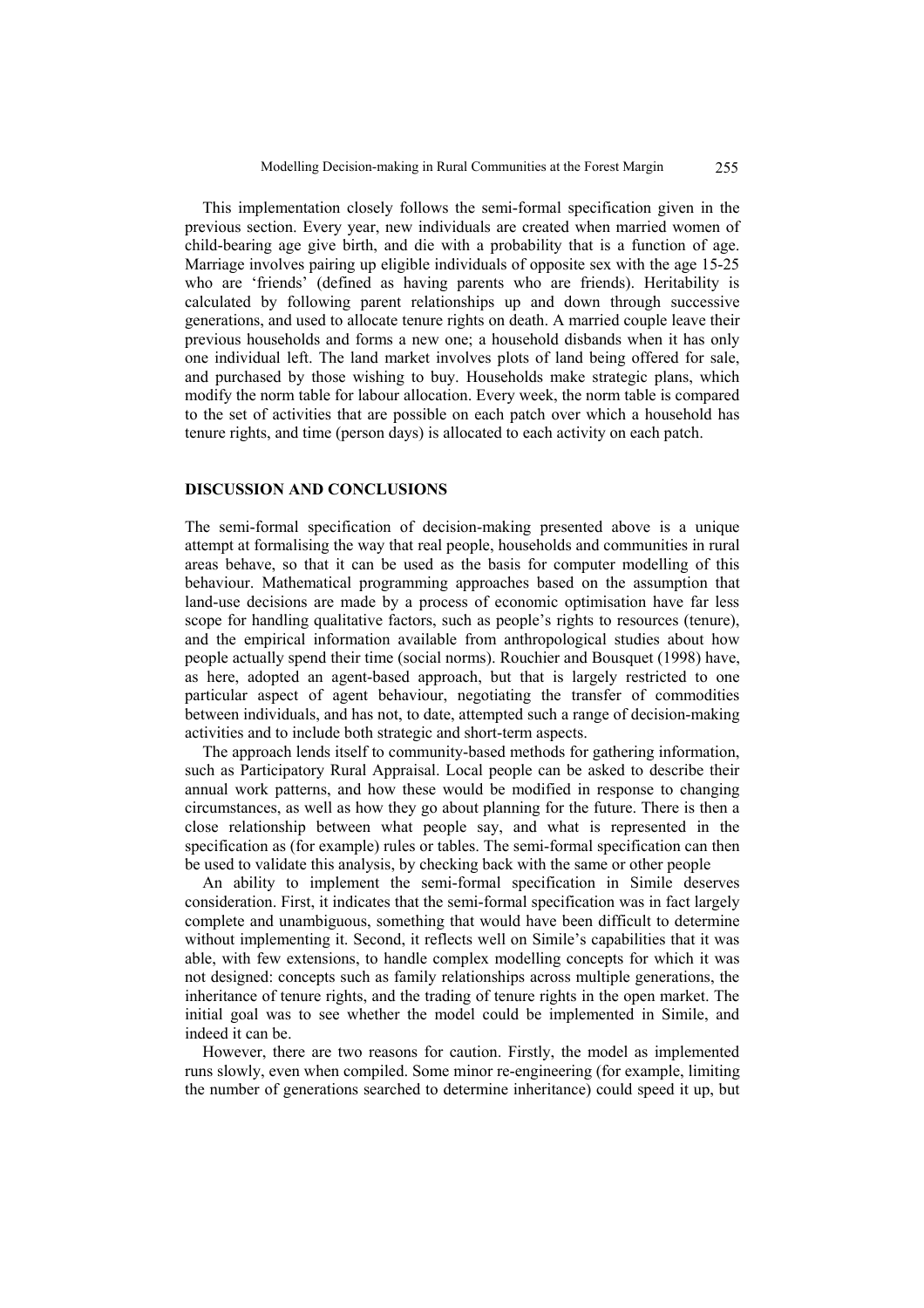the number of relationships to be searched restricts the gains that can be made. This problem is serious because some calculations are quadratic or cubic with respect to the number of individuals or plots of land, creating problems in scaling up. Secondly, the way that the model is implemented makes use of some Simile features that are unfamiliar to most people, and this makes it difficult for them to see how the model has been formulated. This is to some extent inevitable, given the complex social relationships to be represented, but the possibility of developing a more intuitive graphical notation will be explored.

It is natural to consider whether it would be better to implement the model in some other environment. Would it run faster? More importantly, would it be more transparent? After all, the model specification, developed without consideration to implementation, is indeed complex, and there are few magic solutions when faced with such complexity. At this stage, the only way of answering this question is to attempt implementations using other technologies, something planned for the future.

#### **Future Directions**

The ultimate goal of FLORES is to make a contribution towards the elimination of rural poverty and the reduction of deforestation. This requires four achievements:

First, people must have confidence in the behaviour of the FLORES model. This involves checking the correctness of the rules and relationships in the model, and the behaviour of the whole model. Field work with local people in Rantau Pandan has indicated some adjustments to the model are warranted (Joshi 2000).

Second, the modelling approach must be applicable elsewhere, otherwise the large investment of money and human resources in FLORES cannot be justified. To this end, a FLORES Adaptation and Calibration (FLAC) package has been developed and tested (FLORES Society 2001), with the intention that other institutions should be able to develop their own local versions of FLORES with minimal outside help.

Third, the modelling approach must be transparent and flexible, allowing experts from a wide range of disciplines to contribute to model development and understand the model design decisions made by others. Simile is a major step in this direction, but there is still much to be done to ensure that the gap between conceptual model design and its implementation is kept to a minimum (Haggith and Prabhu 2003).

Finally, it is necessary that policy players actually make use of FLORES to explore policy options. This requires a commitment to a client-based approach, to ensure that FLORES can do what the client organisations actually require. This includes working with potential users to identify the policy levers and indicators of performance that are important to them, and how the simulation results should be presented in the most useful way.

#### **REFERENCES**

- Agrawal, A. (1994), 'Rules, rule making, and rule breaking: Examining the fit between rule systems and resource use', in E. Ostrom, R. Gardner and J. Walker, J. Rules (eds.), *Games, and Common-Pool Resources,* University of Michigan Press, Ann Arbor.
- Agrawal, A. and Yadama, G.N. (1997), 'How do local institutions mediate market and population pressures on resources? Forest Panchayats in Kumaon', *India Development and Change*, 28: 435-465.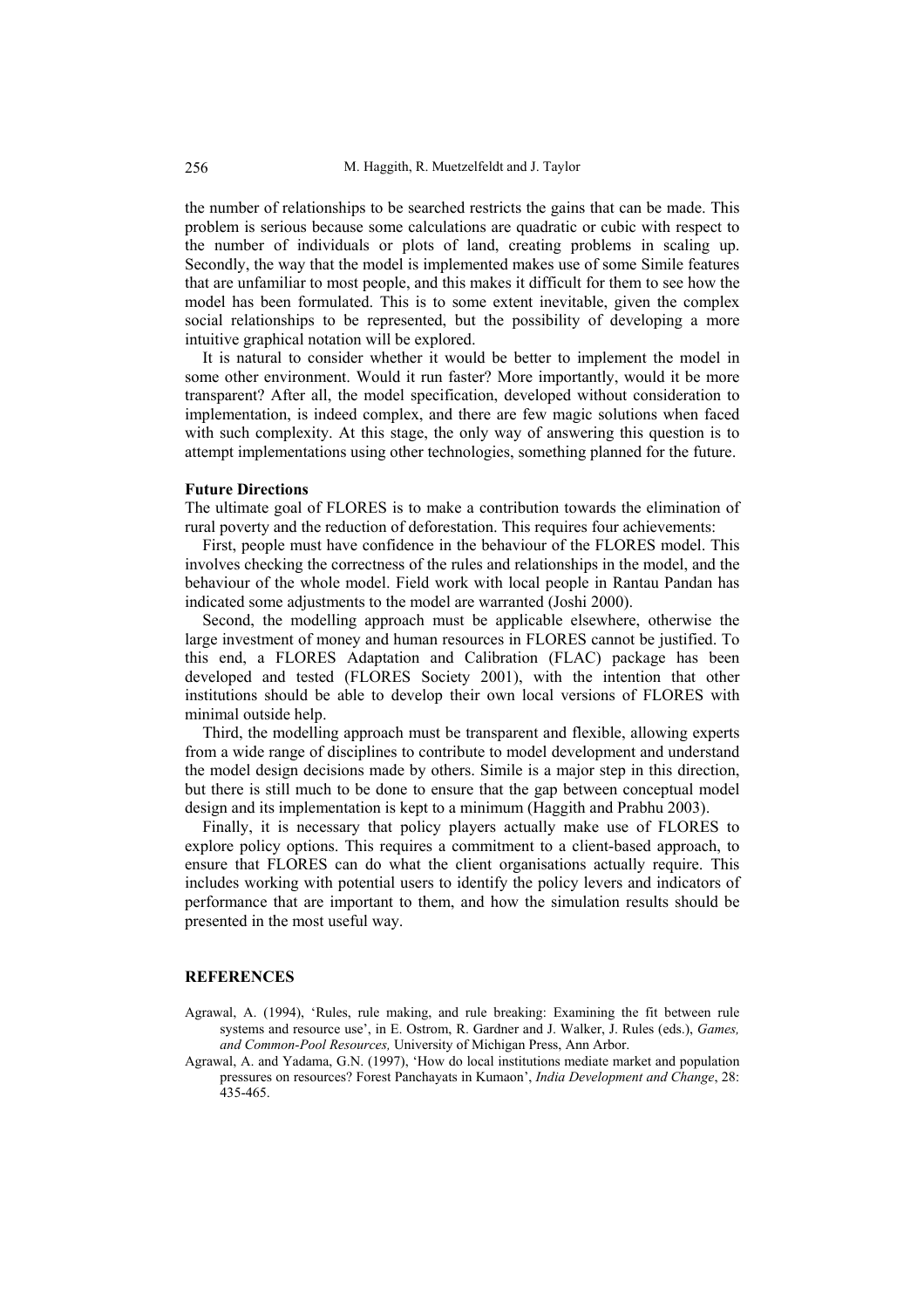- Alcorn, J.B. (1996), 'Forest use and ownership: Patterns, issues and recommendations', In J. Schelas and R. Greenberg (eds.), *Forest Patches in Tropical Landscapes*, Island Press, Washington DC.
- Angelsen, A. (1995), 'The emergence of private property rights in traditional agriculture: Theories and a study from Sumatra', In proceedings of  $5<sup>th</sup>$  Common Property Conference, *Reinventing the Commons*, Bodo, Norway.
- Angelsen, A. (1996), 'Deforestation: Population or market driven? Different approaches in modelling agricultural expansion', Working Paper WP 1996, Chr. Michelsen Institute, Bergen, Norway.
- Antona, M., Bousquet, F., LePage, C., Weber, J., Karsenty, A. and Guizol, P. (1998), 'Economic theory of renewable resource management: A multi-agent system approach', Lecture Notes in Artificial Intelligence 1534: 61-78.
- Colchester, M. and Lohmann L. eds. (1993), 'The struggle for land and the fate of the forest', Rainforest Movement, the Ecologist and Zed Press.
- Diaw, M.C. (1998), 'From sea to forest: An epistemology of otherness and insititutional resilience in non-conventional economic systems', Unpublished report, Center for International Forestry Research, Bogor.
- Fawcett, R., Nkowani, K. and Smith, C.J.N. (1997), 'Multiple objective socio-economic models of agroforestry systems', *Agroforestry Forum*, 8(2): 42-45.
- FLORES Society (2001), 'FLORES local adaptation and calibration package', FLORES Society, <http://www.ierm.ed.ac.uk/flores/> (click 'FLAC Modelling Manual'), accessed 30 January 2003.
- Fortmann, L. and Bruce, J.W. eds. (1988), *Whose Trees? Proprietary Dimensions of Forestry*, Westview Press, Boulder.
- Haggith (1999), *FLORES Decision Model*, Unpublished Report, Center for International Forestry Research, Bogor.
- Haggith, M. and Prabhu, R. (2003), 'Unlocking complexity: The importance of idealisation in simulation modelling', *Small-scale Forest Economics, Management and Policy*, 2(2): 293- 312.
- Hardin, G. (1968), 'The tragedy of the commons', *Science*, 162: 1242.
- Joshi, L. (2000), *Preliminary Work on Field Validation of FLORES Household Decision Model*, Unpublished report prepared for the FLORES Society.
- Meek, C.K. (1957), *Land Tenure and Land Administration*, HMSO, London.
- Miyamoto, M., Suyanto, S. and Tomich, T. (1999), 'Determinant of land acquisition and land inequality: evidence from Sumatra', Manuscript, CIFOR, Bogor.
- Muetzelfeldt, R.I. and Taylor, J. (1997), 'The suitability of AME for agroforestry modelling', *Agroforestry Forum*, 8: 7-9.
- Muetzelfeldt, R. and Taylor, J. (1998), *Development of pFLORES a Prototype FLORES Model*, Final Report, DFID/FRP contract R7315.
- Muetzelfeldt, R.I. and Taylor, J. (2001), 'Developing forest models in the Simile visual modelling environment', Paper to IUFRO conference on *Forest Biometry, Modelling, and Information Science*', Greenwich, June 2001, <http://www.ierm.ed.ac.uk/simile/documents/iufro3.pdf>, accessed 30 January 2003.
- Rouchier, J. and Bousquet, F. (1998), 'Non-merchant economy and multi-agent system: An analysis of structuring exchanges', *Lecture Notes in Artificial Intelligence*, 1534: 111-123.
- SKEPHI and Kiddell-Monroe, R. (1993), 'Indonesia: Land rights and development', in M. Colchester and L. Lohmann (eds.), *The Struggle for Land and the Fate of the Forest*, Zed Press, London.
- Thornton, P.K. and Jones, P.G. (1995), 'A conceptual approach to dynamic agricultural land-use modelling', *Agricultural Systems,* 57: 505-521.
- Tomich, T.P., van Noordwijk, M., Budidarsono, S., Gillison, A., Kusumanto, T., Murdiyarso, D., Stolle, F. and Fagi, A.M. (1998), *Alternatives to Slash and Burn in Indonesia*: *Summary Report and Synthesis of Phase II*, ASB-Indonesia Report No. 8, Bogor, June 1998.
- Vanclay, J.K. (1998), 'FLORES: For exploring land-use options in forested landscapes', *Agroforestry Forum*, 9: 47-52.